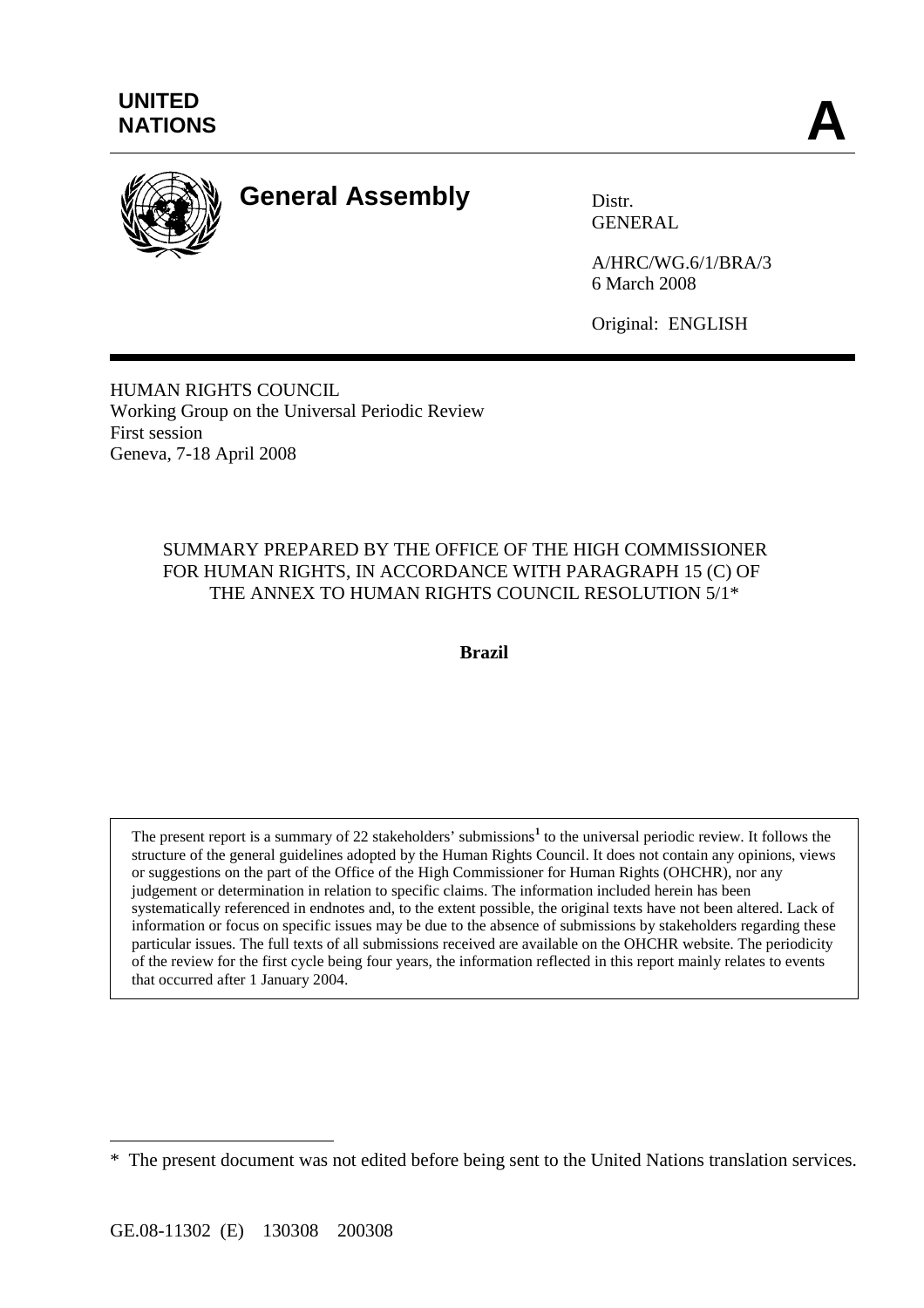## **I. BACKGROUND AND FRAMEWORK**

#### **A. Institutional and legislative framework**

1. Amnesty International (AI) stated that since the adoption of its new Constitution in 1988, Brazil has boasted some of the most progressive laws for the protection of human rights in the Latin American region. Legislation to combat racism (1989), to protect children and adolescents (1990), to prosecute military police in civil courts in homicide cases - "lei Bicudo" (1996), to combat torture (1997) and to combat domestic violence (2006) have all been recognized as essential benchmarks for the protection of human rights. However, there remains a huge gap between the spirit of these laws and their implementation. AI noted also several attempts by authorities to reduce protection under some of these laws. Similarly though the lei Bicudo, the law against torture and the 2006 Maria da Penha law on domestic violence, constitute important victories for human rights and women's movements, they have not been followed by the adequate infrastructure, resources and political will which would allow their effective implementation.**<sup>2</sup>**

2. Conectas referred to Constitutional Amendment 45 adopted in 2005, which affords constitutional status to human rights treaties, introducing the fundamental right to prompt legal proceedings and recognizing the possibility of federalizing severe human rights violations that have not been properly investigated at state-level.**<sup>3</sup>** Human Rights Watch (HRW) noted however, that the transfer of jurisdiction can only happen if requested by the Federal Prosecutor General and accepted by the Superior Tribunal of Justice. To date, there have been no such transfers.**<sup>4</sup>** Front Line also noted that international human rights norms incorporated into Brazilian law have rarely been applied by courts or cited by legislators and representatives of the executive branch while drafting bills. Front Line further noted that Brazilian organizations have increasingly used the Inter-American Human Rights System when defenders are threatened or attacked.**<sup>5</sup>**

3. Conselho Indígena de Roraima, the Rainforest Foundation-US, the Forest Peoples Programme, and the Indigenous Peoples Law and Policy Program of the University of Arizona (CIR-RF/US-FPP-IPLPP/UA) referred to constitutional protection that must be guaranteed to indigenous peoples by *all* levels of government, recognizing the right to the exclusive use and possession of their traditional lands, to social organization, customs, languages and traditions.<sup>6</sup> The Centre on Housing Rights and Evictions (COHRE) referred also to constitutional guarantees to access land and housing although they have never been put in practice. COHRE noted that some laws must still be brought in compliance with the Constitution, the City Statute's principles and related instruments, such as the National Law of Urban Parceling, currently being revised by the Federal Chamber of Deputies, to consider slum upgrading, regularization, and urban and environmental licensing within the competence of the Municipalities.**<sup>7</sup>**

4. Article 19 noted that while the right to freedom of expression and access to information is protected by the Constitution, legislative bodies have failed to safeguard them properly. The 1967 Press Law and the 1962 Telecommunications Code, have been repeatedly modified but were never entirely revoked, creating legal uncertainty, with contrasting interpretations and dubious provisions that allow for abuses against freedom of expression.**<sup>8</sup>** A draft bill on access to information presented in 2003 to the legislative, has yet to be reviewed and voted on.**<sup>9</sup>** Reporters Without Borders (RSF) stated that the federal government has promised to expand freedom of expression. President Lula signed the Interamerican Press Association (IAPA) Chapultepec Declaration on freedom of expression and information on 3 May 2006.**10**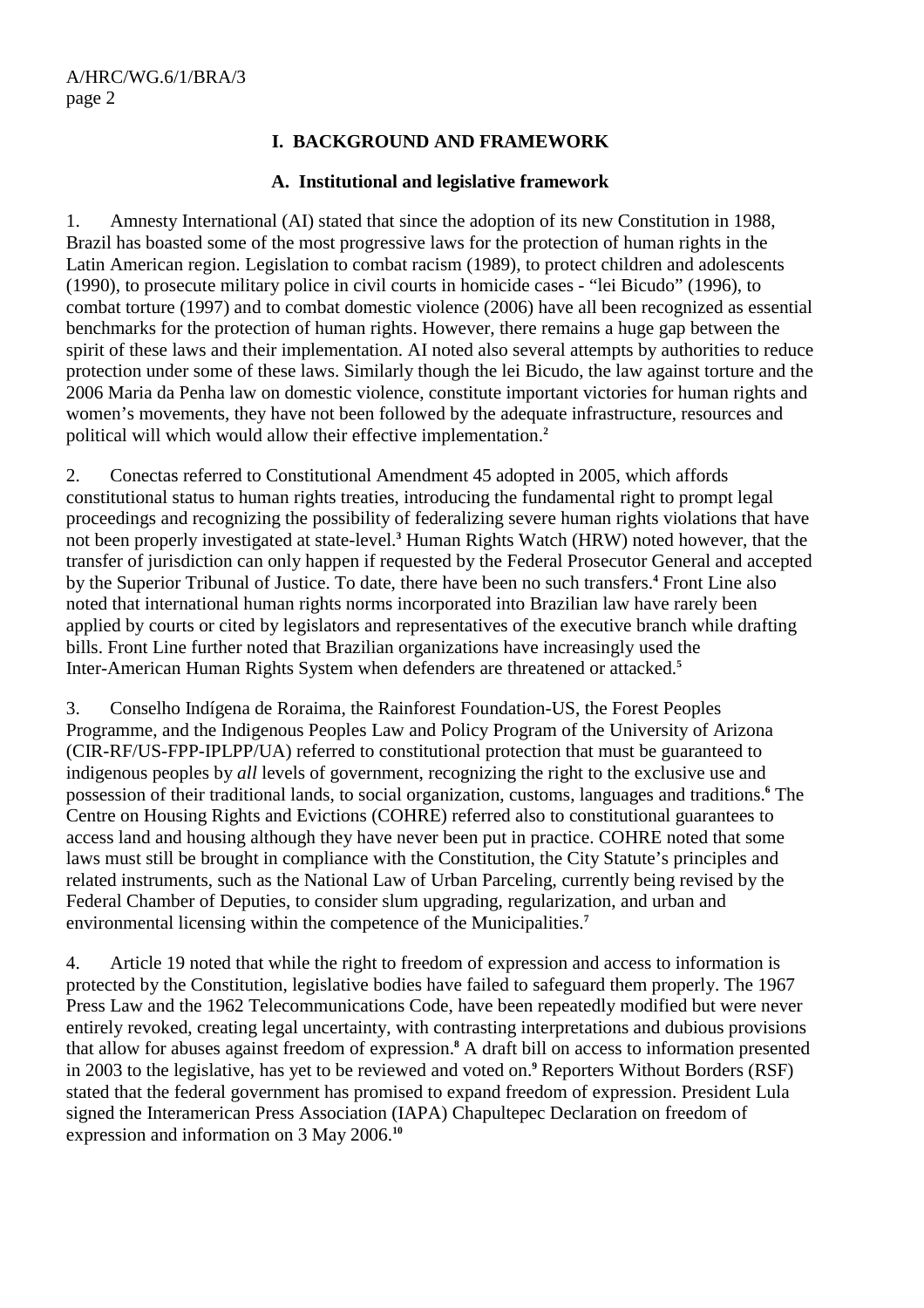5. Ipas indicated that an advanced legal framework for the protection of the right to health guides Brazil's main policies on reproductive health.**<sup>11</sup>** Rede Femenista noted that in 2005, a Tripartite Commission was established for the revision of the punitive law concerning the voluntary interruption of pregnancy. The resulting draft law went to the National Congress and was not voted within the required time. Ipas reported strong pressures by conservative sectors, including within the Catholic Church, against the decriminalization of abortion and its legalization.**<sup>12</sup>**

6. AI reported that the process of implementing the Rome Statute in Brazil's national legislation appears to have stalled. After submission of draft legislation to the office of the Presidential Chief of Staff in 2003, and following constitutional concerns raised, a revised draft and the legal memorandum were completed in 2006. In August 2007, the Military Prosecutor's office published the final version of the legislation; however, it still remains to be submitted to Congress.**<sup>13</sup>**

## **B. Institutional and human rights structure**

7. AI indicated that in 2004, the  $9<sup>th</sup>$  National Human Rights Conference voted to reform the Council for the Protection of the Human Being into the National Human Rights Council, a body to be made up of 50% of civil society representatives and of 50% of authorities. This fell short of the aim of the human rights movement to create a national human rights institution in line with the Paris Principles. In 2006, draft legislation was placed before Congress to create the Council.**<sup>14</sup>**

8. Fundamental Rights Study Nucleus (NEDF) noted a strong public will and clear political consensus in the idea that the State must achieve racial equality. It reported that many social policies even when successful - are replaced with new ones by new administrations. In 1996, after the launch of the National Human Rights Programme, a Human Rights Secretariat was created at the federal level and had an active role at the Durban Conference. Later a National Council to fight discrimination was instituted. In 2003, a "Special Secretariat for the Promotion of Racial Equality Policies" directly subordinated to the President was created.**<sup>15</sup>**

9. According to the National Association of Centers for Defense of Child Rights (ANCED), since the enactment of the Children and Adolescents Statute in 1990, thousands of Councils for the rights of children and adolescents for the development and control of policies and

10. Protection Councils (known as "Tutor Councils") have been established and although representing an advancement, these have been operating below the desirable levels.**<sup>16</sup>**

11. CIR-RF/US-FPP-IPLPP/UA noted that the National Foundation for Indians

(Fundacao Nacional do Indio - FUNAI) is the federal body responsible for establishing policy for indigenous peoples. It is also the lead agency for demarcation and titling of lands, the removal of non-indigenous occupants, and the safety of indigenous peoples with the assistance of the Ministry of Justice and subsidiary bodies (Federal Police) and the Ministry of Defense - to the extent that armed forces and other resources are needed. These four entities have not been able to carry out Brazil's international duties and obligations towards the indigenous peoples of Raposa.**<sup>17</sup>**

#### **C. Policy measures**

12. AI noted that short-term political interests, corrupt practices and a complete lack of civic duty have seen federal and state governments persistently neglect the area of public security policy. AI stated, however, that in 2007, the federal government launched the National Public Security and Citizenship Programme (PRONASCI) to combat violence. **18**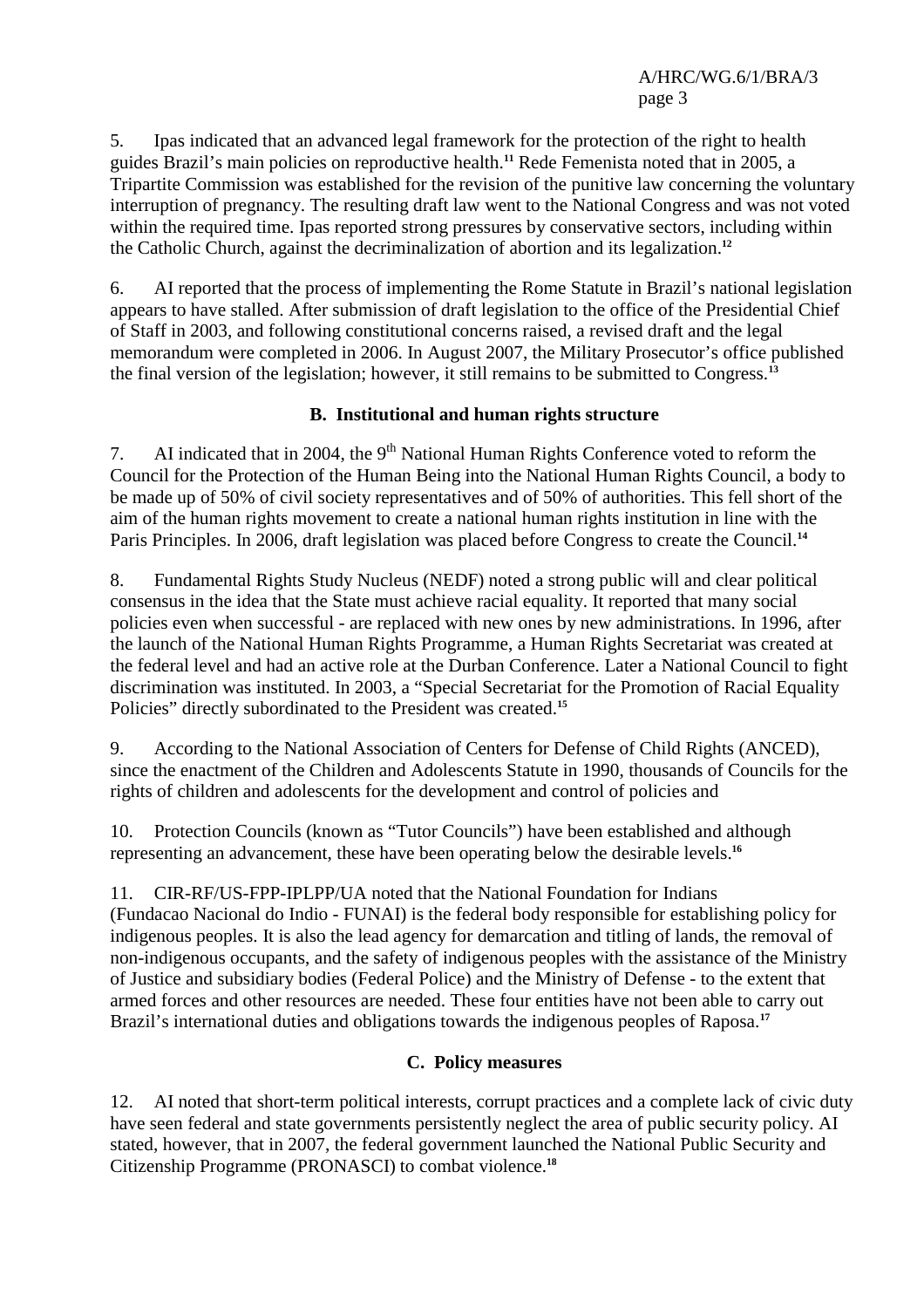13. Front Line indicated that a National Programme for the Protection of Human Rights Defenders was launched in 2004, as a result of a working group established by the Special Secretary for Human Rights. However there still remains confusion on the part of the Office of the Special Secretary for Human Rights (SEDH), on its role in the implementation of the programme. The Office of the SEDH insists that the programme is the responsibility of the states where it is to be implemented.**<sup>19</sup>**

14. COHRE reported that despite a range of governmental policies addressing social housing, land regularization, slum upgrading, sanitation, public transport and building, there are still a number of concerns raised by massive and violent forced evictions in both urban and rural communities.**<sup>20</sup>** The acceptance to draft a proposal for a "National Policy for Preventing and Mediating Urban Land Conflicts", to be considered during the 3rd National City Conference in November 2007, was acknowledged by COHRE.**<sup>21</sup>**

15. AI reported on efforts to combat slave labour with the creation in 1995, of the roving inspection unit "Grupo Movel" under the Ministry of Labour. AI also reported that members of the inspection unit have been threatened and that some have suffered attacks and even killings. This, combined with political pressure, has put the work of the unit at risk and the Ministry of Labour has decided to temporarily suspend its activities.**<sup>22</sup>**

16. Ipas stated that the development and implementation of health policies is the responsibility of the local, district and national governments.**<sup>23</sup>** Rede Femenista indicated however, that there is resistance in many states and municipalities to implement health actions provided in the national policies.**<sup>24</sup>** According to them the National Policy for Holistic Health Assistance to Women includes specific attention to health for lesbian women, but the practice in health services continues to be prejudiced.**<sup>25</sup>** The Centre for Reproductive Rights raised Brazil's failure to include the reduction of maternal mortality among its seven health priorities in its Multi-Year Plan for 2004-07, failing to allocate sufficient funding to implement programmes aimed at reducing maternal mortality.**<sup>26</sup>** According to Rede Femenista, insufficient information (absence of registers, incorrect reporting on death certificates, omission of the fact that the cause of death is related to complications during pregnancy, childbirth or puerperium) makes monitoring of trends and causes of maternal mortality difficult.**<sup>27</sup>**

# **II. PROMOTION AND PROTECTION OF HUMAN RIGHTS ON THE GROUND**

# **A. Implementation of international human rights obligations**

# **1. Equality and non-discrimination**

17. The Latin American and Caribbean Committee for the Defense of Women's Rights (CLADEM) noted that the 1988 Federal Constitution introduced the principle of equality of men and women before the law. However, the 2002 Civil Code reproduced certain perceptions based on discriminatory morality. CLADEM highlighted that there are gaps in the legislation regarding current issues affecting women, such as genetic developments, technological advances and homosexual relations and while the judiciary is sensitive to the social emergence of new values, it reproduces social stereotypes with a predominantly patriarchal ideology and attribution of social roles.**<sup>28</sup>** Rede Femenista noted that discrimination against women in access to health services on the basis of their sexual orientation is an issue.**<sup>29</sup>** It also stressed that the existence of discrimination against women due to their age, rural origin or ethnic origin, noting that government statistics in 2004 indicated that only 20.5% were receiving pensions at that time.**30**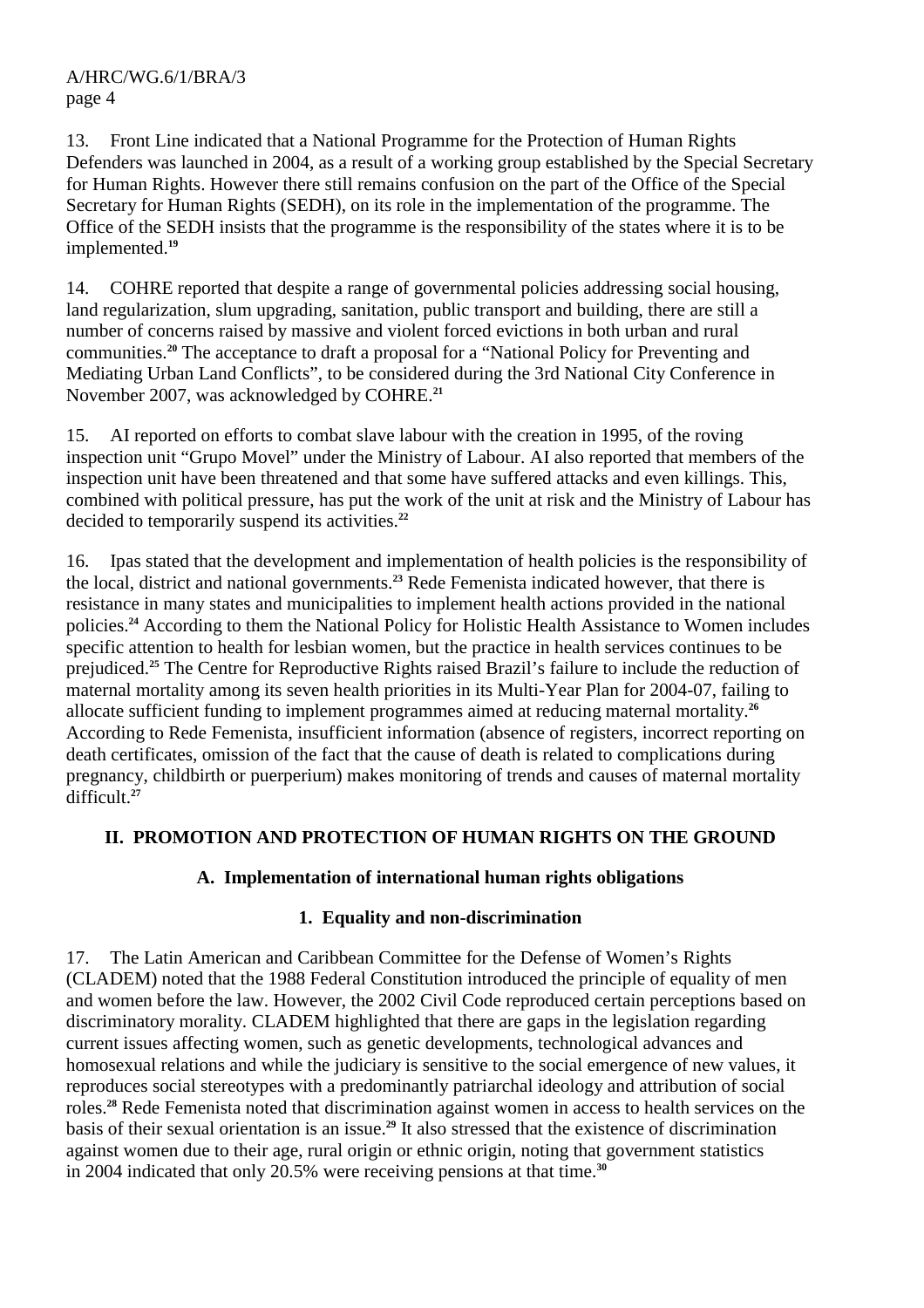18. The Instituto Antigona reported on steps taken to guarantee the rights of transsexuals and intersex persons, ensuring that gay men, lesbians, bisexuals and trans persons can live with the same dignity and respect to which all people have a right.**<sup>31</sup>** The State is supportive of the Yogyakarta Principles,**<sup>32</sup>** however, the full recognition of the gender identity and freedom to decide on your own body does not exist. In order for a person to change his/her name and sex in the civil registry, a person has to undergo a transformation of his/her body.**<sup>33</sup>** The Brazilian Gay, Lesbian, Bisexual and Trans Association (ABGLT) expressed concern about the lack of official statistics and research on victims of homophobic crimes.**<sup>34</sup>** ABGLT urged the Government to approve legal mechanisms to address impunity for homophobic crimes and to protect the GLBT community, to incorporate the national "Without Homophobia Programme" into the agendas of the various Ministries and to generate enduring relevant state policies.**<sup>35</sup>**

19. NEDF referred to efforts to fight racial inequality, including a draft Statute for Racial Equality proposed to the Legislative in 2003 and which has not yet been passed. Racist behaviour remained until 1988 a minor offense but the new Constitution explicitly held it as crime, and a 1989 law determined prosecution conditions and penalties. But, according to NEDF, like many of the initiatives aimed at eliminating racism, this too proved to be inefficient.**<sup>36</sup>**

20. CLADEM noted that while the legislation introduced free birth registration for persons declared in situation of poverty, access to this right is not yet guaranteed. It is estimated that 20 of the 170 million inhabitants in Brazil are not registered, due to economic factors, cultural reasons, as well as patriarchal traditions. In the poorest regions, the popular belief to wait until the child is one year old to register him/her also contributes to the lack of birth registration. The Federal Government has conducted public campaigns as well as a National Mobilization Programme for Civil Registration in 2003 and 2004.**<sup>37</sup>**

# **2. Right to life, liberty and security of the person**

21. HRW reported major problems in the area of public security. According to them, the metropolitan areas, especially low-income neighborhoods (favelas), are plagued by widespread violence, perpetrated by criminal gangs, abusive police, and, in the case of Rio de Janeiro, militias reportedly linked to the police. Conectas noted that in 2006, there were 34,647 firearm-related deaths, even though the Disarmament Statute has contributed to reducing the number of people killed with firearms.**<sup>38</sup>** AI reported that for several decades, the State has responded by adopting a military-style policing, effectively criminalizing all residents within those areas. Though federal and state governments have recognized the perpetration of human rights violations by elements in the police, in many cases they continue to support this style of policing. This situation was most apparent in Rio de Janeiro where successive governments have promoted a discourse and a policy on combating crime in socially excluded communities. AI noted that the President of the Republic, in an apparent gesture of political support to the governor of Rio de Janeiro, repeatedly defended the use of such tactics.**<sup>39</sup>** HRW noted that a preliminary investigation of coordinated attacks by criminal gangs against police officers, buses and public buildings in Rio, by an independent committee in December 2006, found evidence that many of the killings documented during this period were extrajudicial executions.**<sup>40</sup>** AI recommended that the Government ensure a multi-sectoral approach to the adoption and implementation of public security policies, to include human rights-based policing, thorough and impartial investigation of all crimes and further control of arms.**<sup>41</sup>**

22. HRW indicated that police violence is also common in the state of São Paulo.**<sup>42</sup>** Conectas emphasized the extreme violence that occurred in May 2006 in that state when a criminal gang staged a series of attacks on police stations and organized rebellions at prisons across the state. The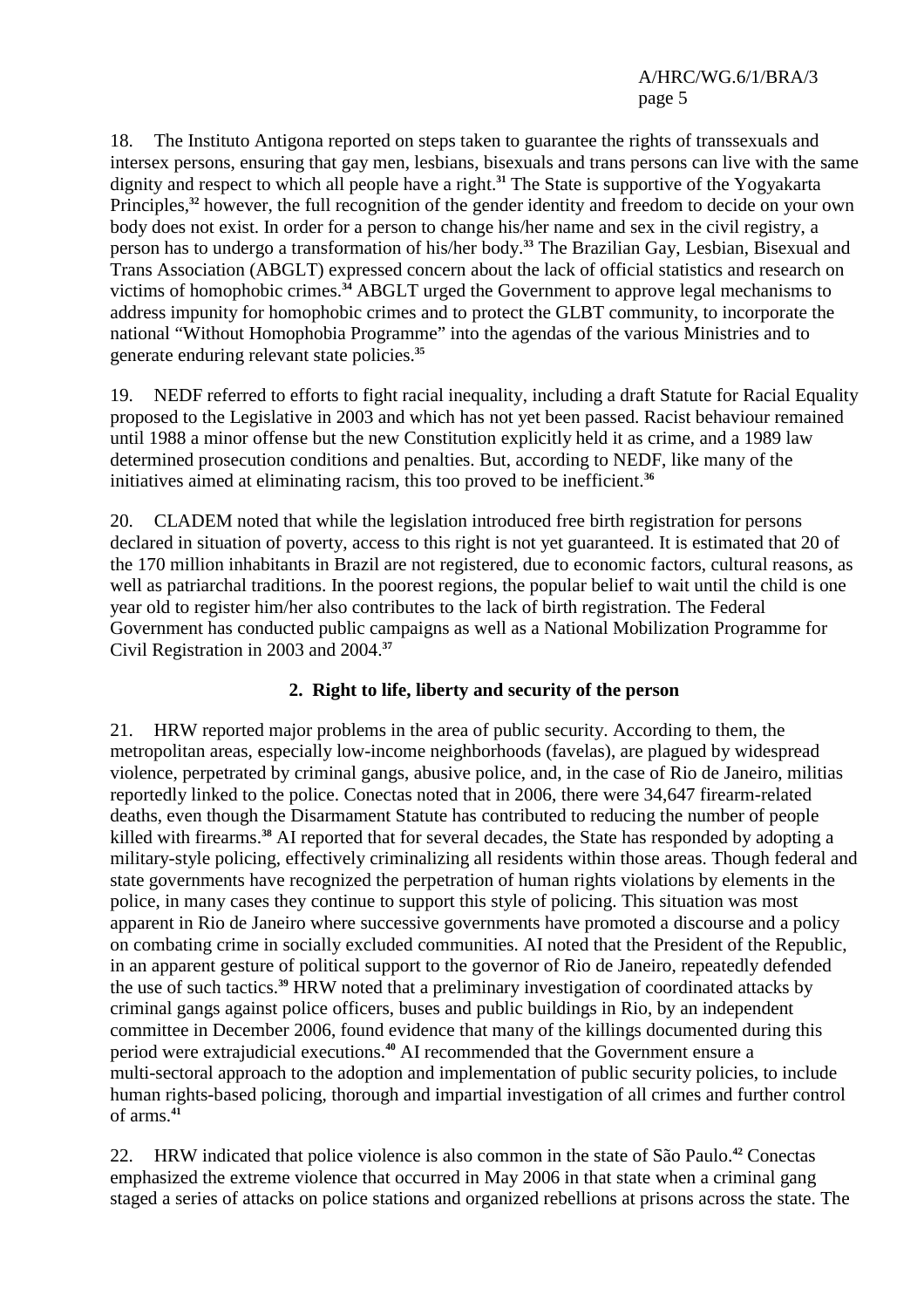state authorities responded publicly, granting the police sweeping powers to repel the attacks, which resulted in 492 people killed over a period of eight days. In the vast majority of cases, however, people were killed by masked individuals, making it impossible to identify who fired the shots. Human rights organizations received, right from the outset, accusations and information that police officers were either filing fraudulent criminal incident reports in order to kill people or taking part in death squads.**<sup>43</sup>** ANCED indicated that Brazil is being devastated by an increment in urban violence, a new outbreak of ideas hardening the Criminal Law, "social hygiene", institutionalization of life imprisonment or even death penalty.**<sup>44</sup>** According to ANCED, the consequence being (also) an increase in the imprisonment of young poor individuals, living in urban peripheries. According to data from the Special Secretariat of Human Rights, reported by ANCED, the number of adolescents deprived of liberty grew 325% between 1996 and 2006.**<sup>45</sup>** Conectas noted that there are no official integrated statistics on the number of people killed by civil and military police, or on how many can be attributed to illegal or abusive behaviour by the police, or data on the investigations and the accountability of police officers.**<sup>46</sup>**

23. Front Line, HRW, the Sociedade Paraense de Direitos Humanos/Pará Society for the Defense of Human Rights (SDDH) and COHRE expressed concern about acts of repression against human rights defenders.**<sup>47</sup>** Front Line noted the characterization of human rights defenders as 'enemies of the State'.**<sup>48</sup>** SDDH noted that the National Programme for the Protection of Human Right Defenders has a list of 80 human rights defenders in Pará threatened with execution, of which only 10% are under protection.**<sup>49</sup>**

24. According to HRW, there have been credible reports of police and prison guards torturing people in custody as a form of punishment, intimidation and extortion. Police officers are rarely sanctioned, and abuses are sometimes justified by authorities as an inevitable by-product of efforts to combat very high crime rates.**<sup>50</sup>** Conectas indicated that the practice of torture is rarely and still very inefficiently investigated.Conectas also noted that the state of São Paulo has banned inspections of prisons and detention centers by NGOs.**<sup>51</sup>** AI stated that the use of torture has been widely recognized and condemned by the federal and some state governments and recommends that the Government ensure investigations of all allegations of torture and reports of killings by police, make the findings public, and bring to justice those responsible.**<sup>52</sup>** The International Federation of Action by Christians for the Abolition of Torture and Action by Christians for the Abolition of Torture/Brazil (FIACAT-ACAT Brazil), among others, recommended speeding up judicial procedures, making better use of alternatives to prison, setting up effective social rehabilitations programmes, providing in-service basic and human rights training for all forces of law and order, making the Forensic Medical Institute independent of the Ministry of Public Security, and organizing regular visits by the United Nations Special Rapporteur on the question of torture.**<sup>53</sup>**

25. Rede Femenista indicated that domestic sexual violence, violence outside the home and sexual violence for commercial ends persist. They reported that only 37 hospitals offer assistance to victims of sexual violence and that five states do not have such services.**<sup>54</sup>** There are only 339 Special Police Departments to Assist Women (DEAMS) providing help to 10% of the 5,561 Brazilian municipalities. Lack of training of police agents and insufficient human and financial resources make it difficult for this mechanism to fulfil its role.**<sup>55</sup>** CLADEM reported on the ineffectiveness of the legislation and the inability to guarantee protection and reparation for victims.**<sup>56</sup>**

26. The lack of prohibition of corporal punishment of children in all settings (home, schools and penal system) has been raised by the Global Initiative.**<sup>57</sup>** A Bill proposing amendments to the Code on Children and Adolescents and the Civil Code, prohibiting corporal punishment in all settings was formally approved in the House of Representatives in January 2006, but an appeal introduced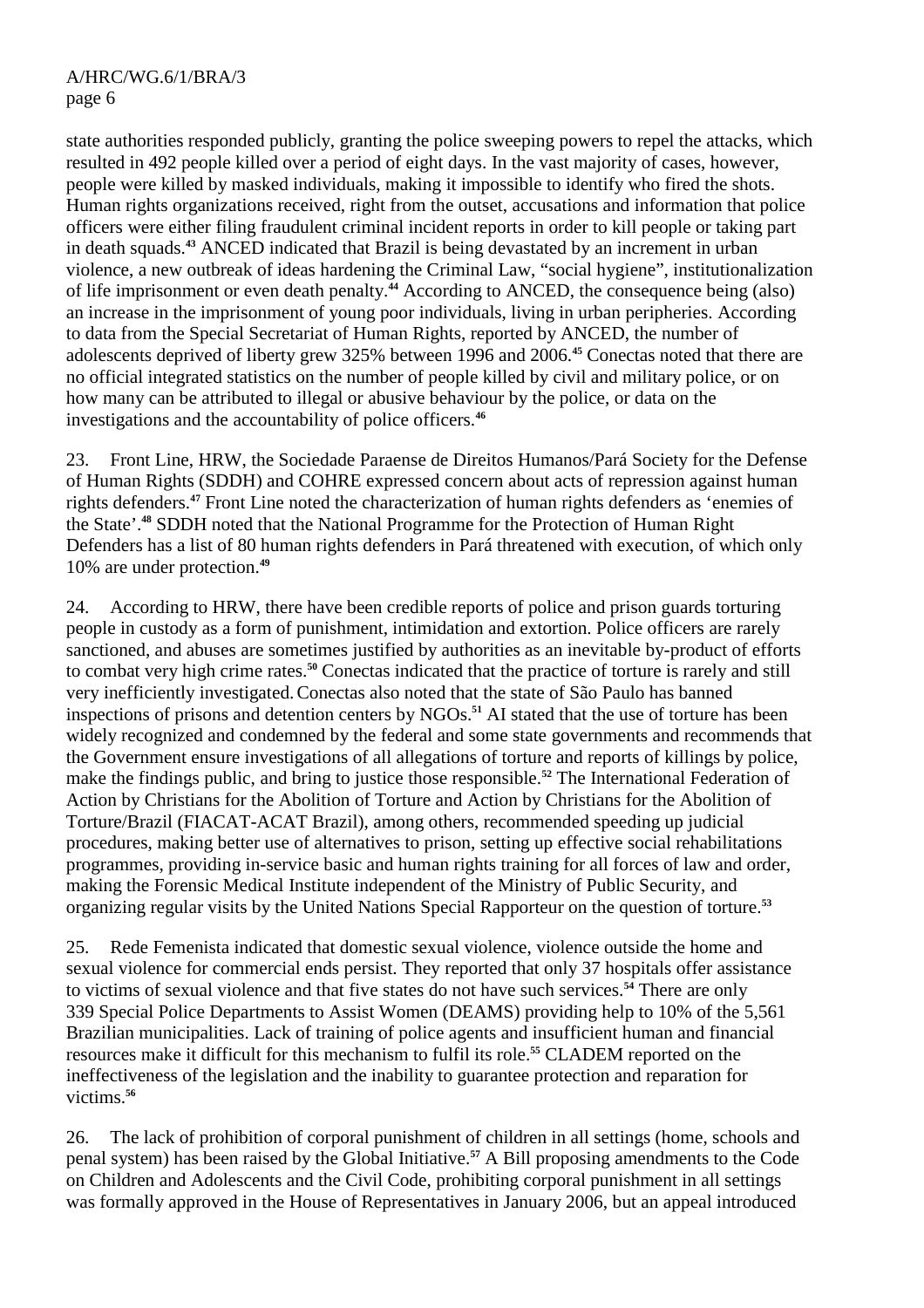by the Evangelical Group prevented it from moving to the Senate. As at September 2007, consideration was being given to re-submitting the Bill in 2008.**<sup>58</sup>** The Global Initiative recommended the introduction of this piece of legislation as a matter of urgency.**<sup>59</sup>**

27. HRW indicated that children and adolescents are subjected to serious abuses by the juvenile detention system.**<sup>60</sup>** ANCED reported a large number of violations (torture, cruel treatment, negligence and death), many of which they note, have already been taken to the Inter-American System of Human Rights.**<sup>61</sup>** FIACAT-ACAT/Brazil noted that children and adolescents are detained in the CASA Foundation (Adolescent Socio-Educational Support Centre), which is known for torturing the children imprisoned there.**<sup>62</sup>**

28. HRW reported inhumane conditions, violence and overcrowding in prisons.**<sup>63</sup>** AI also stated that gang violence and riots continue to blight the prison system, where ill-treatment, including beatings and torture are commonplace.**<sup>64</sup>** AI noted that figures released by the prison system showed that inmate deaths as a result of homicide are six times the rate in the wider population.**<sup>65</sup>** FIACAT-ACAT/Brazil pointed out that there has been no improvement in the handling of prison revolts and that Brazil had been sanctioned by the Inter-American Commission on Human Rights for the situation in Araraquara prison. FIACAT-ACAT/Brazil also mentions the situation of prisoners in "security cells" and "punishment cells". The question of the complete lack of communication with the outside world for those held in maximum security prisons was also raised.**<sup>66</sup>**

29. AI reported torture, ill-treatment and cruel, inhuman and degrading conditions in the state's detention system for women.**<sup>67</sup>** HRW also noted problems raised by the São Paulo state public defender's office at Sant'Ana female penitentiary, repeatedly urging the closing of the facility, where five inmates died between December 2006 and June 2007.**<sup>68</sup>** FIACAT-ACAT/Brazil noted that women are held in separate prisons from men, but pointed to certain cases of women held in men's prisons, allegedly because they are escape risks.**<sup>69</sup>** Rede Femenista noted that the inclusion of specific provisions for the female prison population in the legislation is rare with the exception of the "Minimum Rules for the Treatment of Prisoners in Brazil". The rules refer *inter alia*, to the right of women to stay with their infants during the breastfeeding period; however, women must give up their right to reduction of sentence in order to be able to be with their children, as this recourse is not available in the "semi-open" detention conditions in which women breastfeed.**<sup>70</sup>**

30. This is another issue. According to Rede Femenista sexual exploitation in Brazil takes place through various modalities: traditional prostitution; trafficking for sexual ends and sexual tourism between Brazil and foreign countries; pornography through traditional print media and through Internet, which includes. According to Rede Femenista, the phenomenon of sexual exploitation was put on the political agenda in 2003 and 2004, with the establishment of the Joint Legislative Inquiry Commission of the National Congress. The Commission recommended the filing of charges against 200 persons (among which politicians, judges, business people, athletes, religious leaders, and police officers) and also made proposals for public policy and legislative reform, in particular regarding the Penal Code. The vulnerability of women to sexual exploitation and trafficking was also raised by CLADEM indicating that the National System to Combat Sexual Exploitation of Children and Adolescents, with a free national telephone line to receive reports and monitoring of the policy is precarious and insufficient.**<sup>71</sup>**

31. According to Rede Femenista the issue of sex trafficking predominantly affects black and "dark" women and girls between the ages 15 and 27, generally from poorer classes, with low levels of education, living on the margins of urban areas. According to the results of a study conducted during the same period, the governmental system of registration of the crime of trafficking is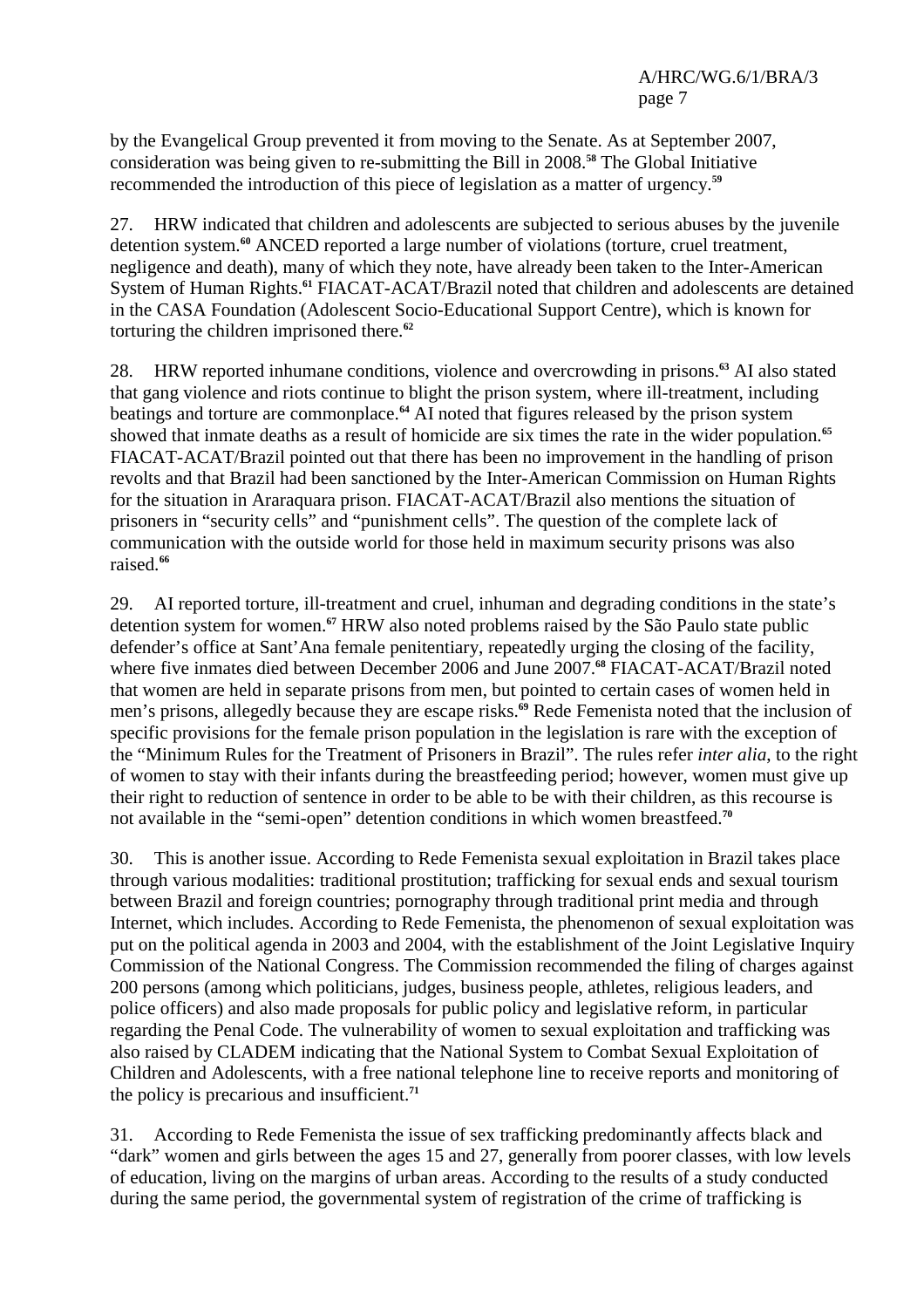extremely deficient and police authorities have little training to assist victims. The study also noted the difficulties in dismantling trafficking networks, and recommended the development of strategies to address the problem through the creation of local networks and the mobilization of the population to act by filing complaints on cases of trafficking in order to give visibility to the issue.**<sup>72</sup>**

32. According to HRW the use of forced labour continues to be a problem in rural Brazil, despite Government's efforts to expose violations. Since the creation of mobile units to monitor labour conditions in rural areas, approximately 26,000 workers deemed to be working in conditions analogous to slavery were liberated. As of August 2007, no one had been punished for maintaining workers in slave-like conditions, according to the head of the public prosecutor's division responsible for combating slave labour.**<sup>73</sup>** AI noted that a proposed strengthening of anti-slavery legislation to include confiscation of land where slavery has been practised, has so far met the resistance of a pro-landowner block in both houses of Congress.**<sup>74</sup>** AI noted that there are serious concerns over exploitative working conditions in land clearance, charcoal production and the growing sugar cane sector.**<sup>75</sup>**

## **3. Administration of justice and the rule of law**

33. FIACAT-ACAT/Brazil reported that many people who have served their sentence complain of continuing to be held in prison. In most of these cases the prisoners lack the means to get a public defender or lawyer to take their case.**<sup>76</sup>** ANCED noted that the right to defense is one of the most violated rights regarding adolescents in conflict with the law indicating that many are deprived of their liberty without having ever had access to legal counsel. According to information provided by ANCED, the Ministry of Justice published in 2006 a diagnosis of the Public Defense Attorney in Brazil, which indicated that 40% of the country's municipalities enjoy the support of public defense attorneys, and that only 56% of them keep regular shifts in centres for adolescents deprived of liberty.**<sup>77</sup>**

34. AI referred to continuing impunity for perpetrators of human rights violations. Flaws in the criminal justice system, the involvement of law enforcement agents during the reporting, investigation and prosecution of human rights violations - especially in relation to extra-judicial executions and torture - have been identified. The lack of independent bodies to receive and investigate complaints, the lack of independent and properly resourced forensic investigation units, limited protection for victims or witnesses of human rights violations and limited access to justice, are underlined by AI.**<sup>78</sup>** Conectas also reported about the lack of compensation for victims.**<sup>79</sup>** Front Line noted the high level of impunity, the arbitrary use of judicial procedures against human rights defenders and social movements, and political pressure from state-level authorities on bodies responsible for monitoring the state.**<sup>80</sup>** Front Line called upon the UN to urge the authorities in Brazil, *inter alia*, to prioritize the protection of human rights defenders and to conduct independent inquiries.**<sup>81</sup>**

35. HRW indicated that Brazil has never prosecuted those responsible for atrocities committed in the period of military rule (1964-1985). In August 2007, the report of an 11-year investigation by the National Commission on Political Deaths and Disappearances was released. The Commission was unable to clarify important aspects of these crimes, including the whereabouts of the majority of persons "disappeared" by state security forces between 1961 and 1988, because the Brazilian armed forces have never opened key archives from the military years. In September 2007, the Superior Tribunal of Justice ordered the armed forces to open secret archives.**<sup>82</sup>** AI also raised further that Brazil remains one of the few countries in the region not to have challenged the 1979 Amnesty law that pardoned both government agents and members of armed political groups who had committed abuses.**83**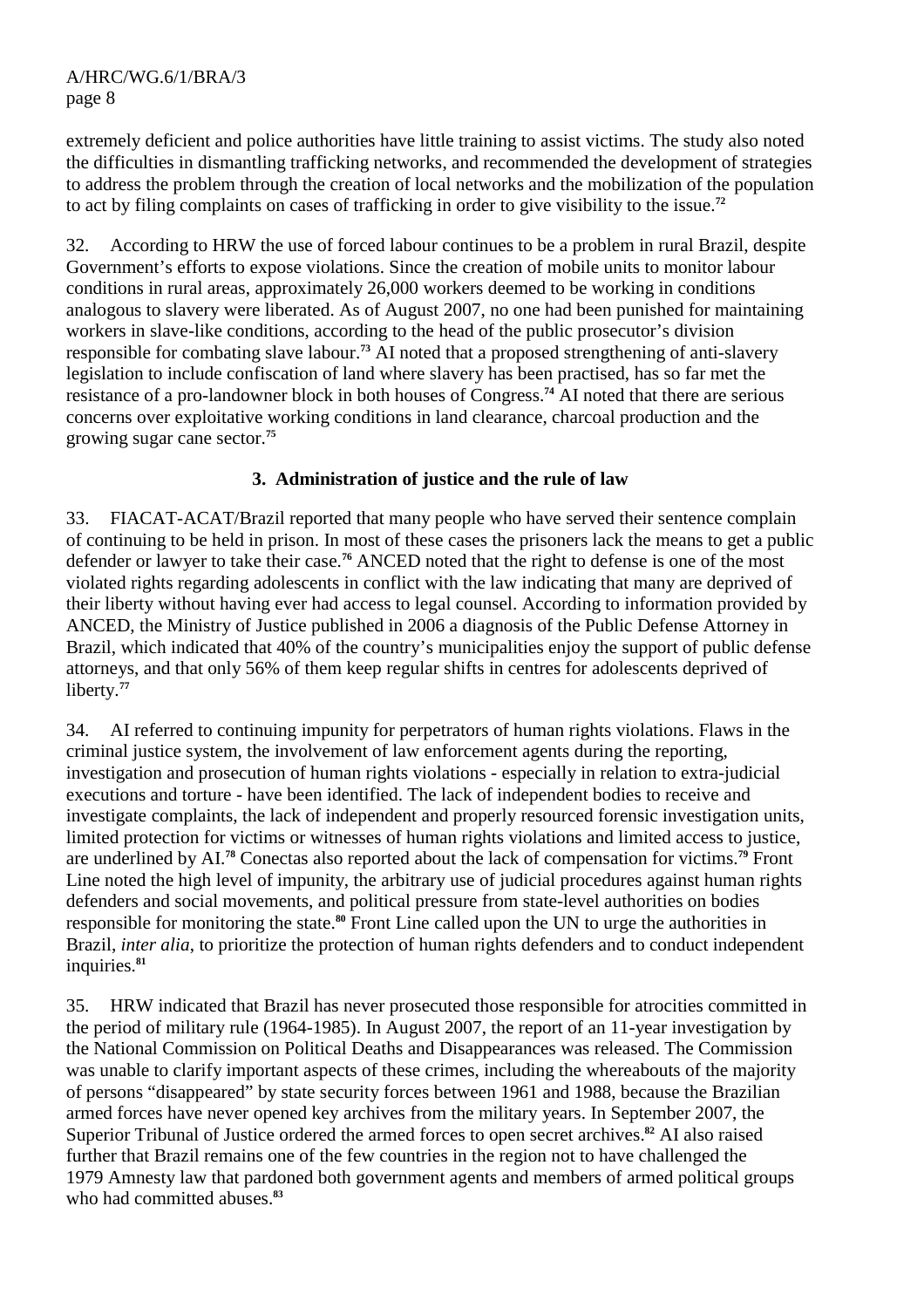#### **4. Right to privacy, marriage and family life**

36. The issue of civil partnership between people of the same sex was raised by ABGLT. Since 1995, a Bill has been before the House of Representatives but it has met opposition by representatives invoking religious issues. ABGLT also indicated that the Attorney-General of the Republic is analyzing a request to file a suit in the Federal Supreme Court claiming failure to abide by fundamental constitutional precepts, so that unions between people of the same sex are recognized as families.**<sup>84</sup>**

#### **5. Freedom of opinion and expression**

37. Article 19 referred to a lack of pluralism and diversity of the media, the failure of regulatory policies to support the development of independent broadcasters, in particular of non-commercial and community broadcasters, and concentration of media ownership. The federal government created in 2007 the Brazilian Public TV Broadcasting Network, which civil society groups hope to see as the starting point for the creation of a genuine public broadcasting system.**<sup>85</sup>** Article 19 also indicated that thousands of community broadcasters are waiting to be attributed a license, as part of a lengthy, ineffective and punitive process. Unlicensed radios are shut down by federal authorities, their equipment confiscated and many face criminal procedures.**<sup>86</sup>** According to Article 19 the extent of violence against journalists, such as killings, physical aggression and threats may be under-explored. In general, cases relate to the publication or broadcasting of the results of investigations on corruption or irregular behavior by public authorities.**<sup>87</sup>** RSF reported an increase in 2007, of frequently excessive legal orders restraining media reporting, mainly by local courts whose decisions were usually overturned on appeal but which still created a threatening atmosphere and encouraged self-censorship.**<sup>88</sup>** Article 19 also raised concerns about the high number of civil defamation cases under way.**<sup>89</sup>** Article 19 recommended *inter alia* to take immediate action to set up a legal framework according to international standards, to address the issue of concentration of media ownership, to speed up the attribution of licenses to community broadcasters, to duly investigate cases of violence against media professionals, to improve accountability and to strengthen witness protection programmes for journalists and whistleblowers reporting on violence, corruption or other forms of abuse of power.**<sup>90</sup>**

#### **6. Participation in public and political life**

38. CLADEM indicated that with the adoption of legislation establishing quotas, the percentage of women candidates increased from 7.18% in 1994 to 14.84% in 2002. While women represent 52.14% of public officials, they are mainly in positions of less functional hierarchy. Up to 2000, there was no woman in the Supreme Tribunals. In the legislative power, the policy of quotas demonstrated limited results. Women have seen their vulnerability accentuated this is in general, not just in public and political life, suffering from a double or triple discrimination, when the race, ethnic and socioeconomic factors are combined.**<sup>91</sup>**

#### **7. Right to social security and to an adequate standard of living**

39. ANCED indicated that poverty in Brazil is the first major cause of human rights violations, since mechanisms for social protection inadequate to ensure the rights of families in situations of economic vulnerability.**92** Indicators available in Brazil highlight the feminization of poverty.**93**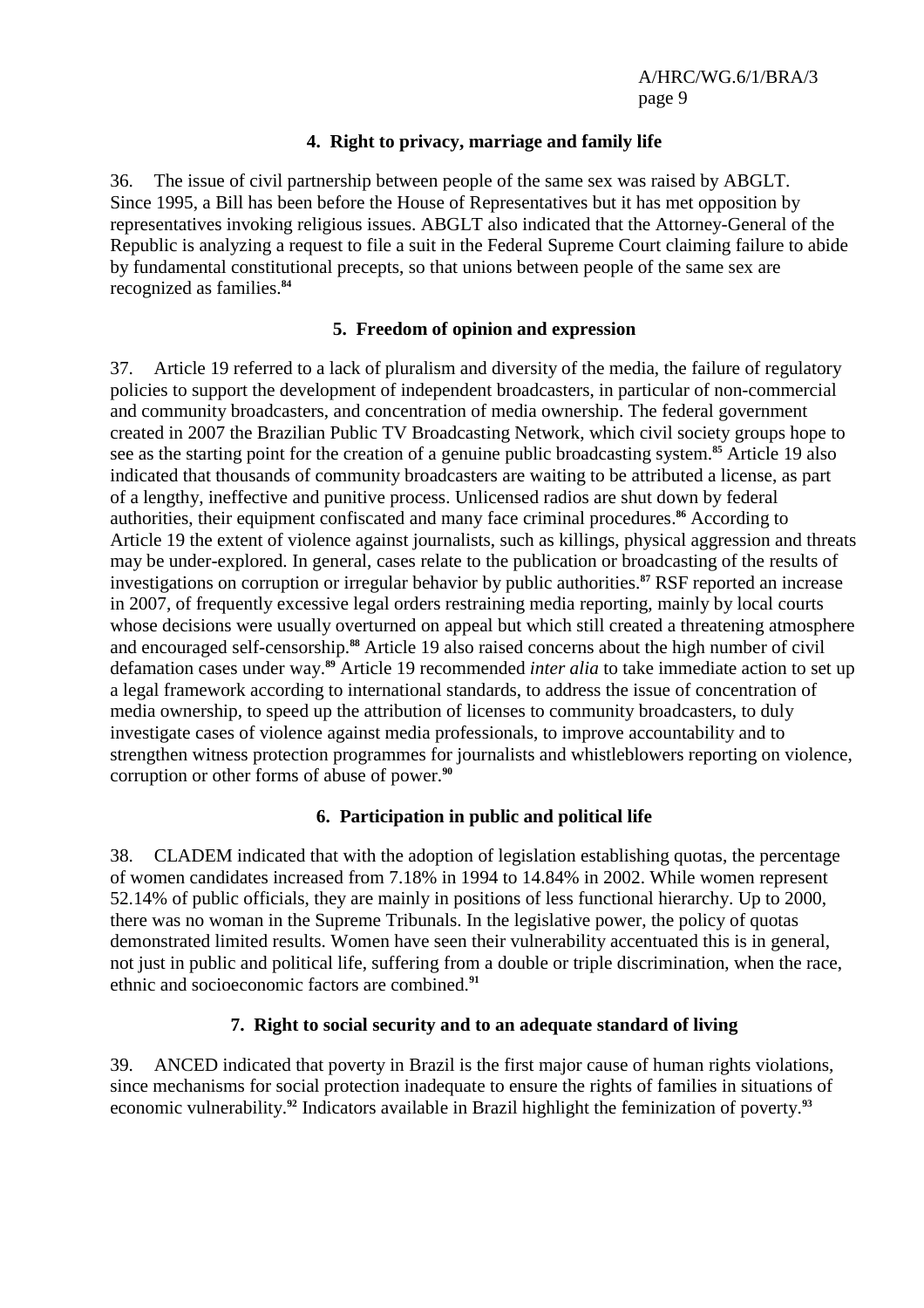SDDH noted that the State of Pará has a high level of social and economic inequality and the Pará society is excluded from access to land, work, public security, education, health and others.**<sup>94</sup>** The Society for Threatened People reported that a new concept for the medical care for the Yanomami introduced in 2004 by the Health Foundation (FUNASA) and the Ministry of Health, resulted in severe deterioration in the Yanomami's population health, and increased reports of malaria. It is reported that before 2004 the Yanomami health care system was functioning well.**<sup>95</sup>**

40. Rede Femenista, CLADEM and Ipas raised the issue of abortions in unsafe conditions, as well as discrimination against women who come to health centres with abortions that have been initiated.**<sup>96</sup>** Abortion has been criminalized except in cases of sexual violence or when a woman's life is endangered by pregnancy.**<sup>97</sup>** Rede Femenista stated that the Federal Council of Medicine supports the procedure (of abortion) in cases of non-viability of the fetus, especially anencephalic ones, and reports on efforts to include anencephaly among the exceptions in the law.**<sup>98</sup>** Rede Femenista reported that the implementation of regulations of the Ministry of Health on care for women and adolescents who are victims of violence and/or in situations of abortion, still face much resistance based on conservative cultural patterns, and require broader dissemination and effective application.**<sup>99</sup>** The Center for Reproductive Rights recommended that the State take immediate and effective measures to reduce maternal mortality rates, including, *inter alia*, by prioritizing maternal mortality as a serious health issue. It also recommended measures to eliminate disparities and inequalities in health care access, availability and quality for poor women and "women of color".**<sup>100</sup>**

41. The Instituto Antigona reported about some cases of forced sterilization of women - mainly of poor and black women.**<sup>101</sup>** Rede Femenista reported an increase in the number of women adults infected with the HIV virus, the 'ruralization' of the problem and HIV transmission from infected mother to baby during pregnancy, childbirth or breastfeeding.**<sup>102</sup>** The Red Brasileña por la Integración de los Pueblos (REBRIP) raised the problem related to patents in the 'pipeline' that limits the purchase or production in Brazil of generic medicines. It recommended the evaluation of related obstacles generated by the legal framework of the so-called intellectual property rights.**<sup>103</sup>**

42. COHRE reported that forced evictions have been disproportionately affecting Afro-Brazilian communities, indigenous peoples, women and poor people, who are normally either not consulted prior to evictions or not given adequate notice. Legal remedies are often denied.**<sup>104</sup>** Judicial approval of forced evictions makes the crisis even more severe according to COHRE.**<sup>105</sup>** Evictions are often accompanied by excessive use of force, ill-treatment, torture, arbitrary detentions, harassment or extra-judicial executions by the military police.**<sup>106</sup>** AI also reports on related activities by private security companies or gunmen hired by landowners and multinational companies, who operate with impunity.**<sup>107</sup>** COHRE noted that in some areas, the threat of forced evictions is a direct result of the lack of official recognition of property rights of *Quilombo* communities.**<sup>108</sup>** COHRE recommended treating access to land as a human right and as a development concern when implementing public policies and programmes; to ensure that courts and other authorities act sufficiently to protect the rights of individuals and communities; to provide adequate, transparent and timely compensation if evictions must be carried out by the State in very exceptional circumstances; to regulate land development, parceling, acquisition, regularization, management and registration; to make greater efforts to implement the legislation, to issue property titles to quilombo communities and to resolve land ownership problems.**<sup>109</sup>** AI recommended that the Government *inter alia* introduce meaningful land reform; speed up the process of ratification of ancestral indigenous lands, and investigate human rights violations against land activists and indigenous Brazilians.**110**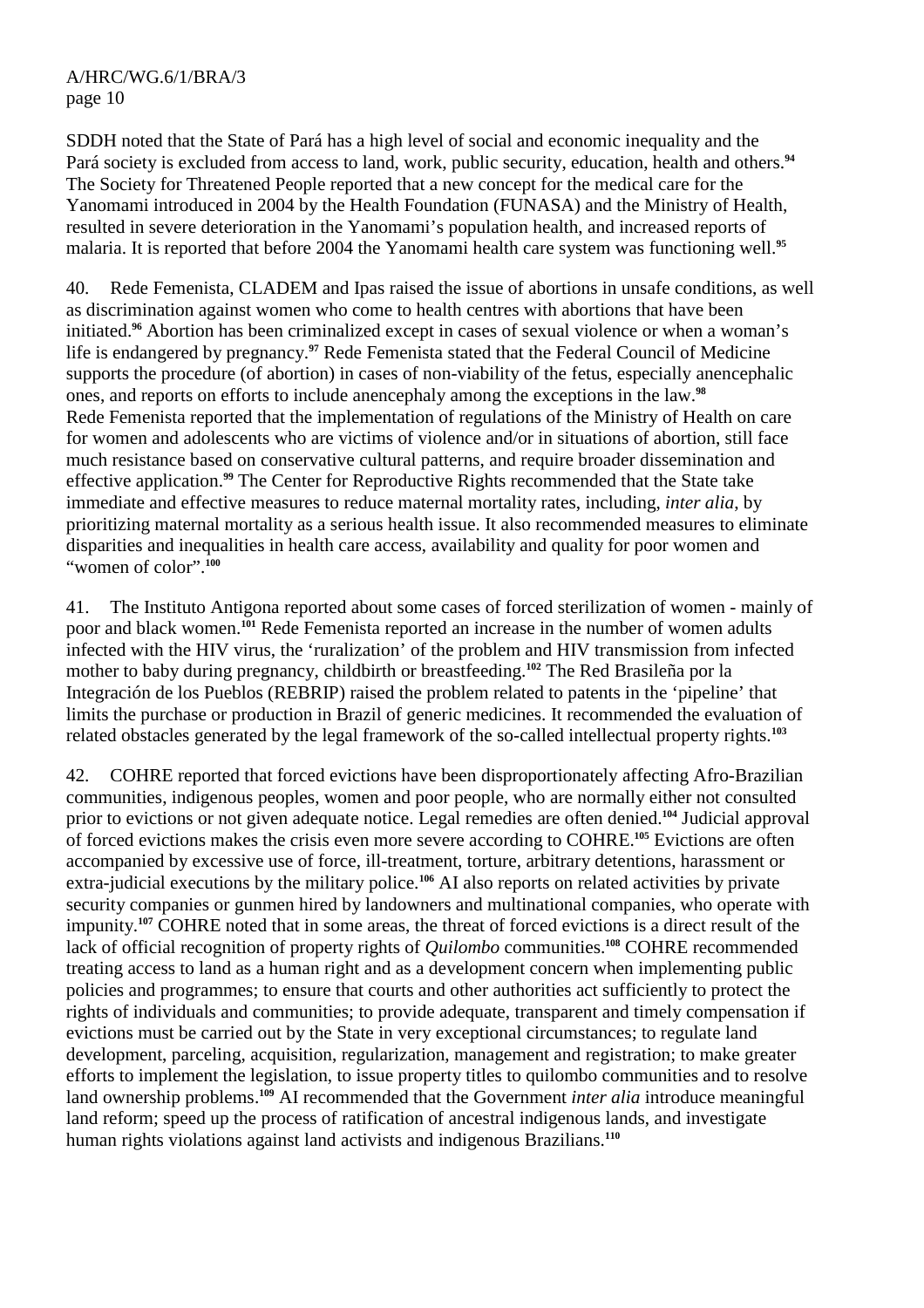#### **8. Indigenous peoples and minorities**

43. AI reported that the state of Mato Grosso do Sul remains particularly affected by violence against indigenous peoples, with threats and killings of those fighting for their rights to ancestral lands. Elsewhere, particularly in Mato Grosso, Roraima and Maranhão, indigenous lands are being overrun by illegal loggers, gold prospectors and ranchers, generating further violence. Due to the lack of state protection, some indigenous territories become lawless zones.**<sup>111</sup>** COHRE raised similar concerns.**<sup>112</sup>** The Society for Threatened People states that Kaiowa-Guarani Indians in Mato Grosso do Sul, are struggling to defend their land rights against the owners of large sugar cane estates for the biofuel industry. Their demarcation process has been delayed again and again. The Instituto de Estudos Direito e Cidadania (IEDC) also expressed concern about the situation of the Guarani-Kaiowá population.**<sup>113</sup>** The Society for Threatened Peoples reported about the Transposição project in which affected communities were not involved and which severely threatens the way of life of indigenous communities and quilombolas.**<sup>114</sup>** CIR-RF/US-FPP-IPLPP/UA recommended the Council to urge the Government of Brazil to cooperate with existing international fora and to implement their recommendations; to seek capacity and technical expertise and to respond to the findings and recommendations of CERD and the Inter-American Commission.**<sup>115</sup>**

#### **III. ACHIEVEMENTS, BEST PRACTICES, CHALLENGES AND CONSTRAINTS**

44. AI reported that Brazil has on the whole embraced the concept of human rights and cooperated with international human rights bodies. It was one of the first countries to draw up a National Human Rights Plan in 1994. Brazil also extended an open invitation to UN Special Rapporteurs, introduced a National Human Rights Defenders Plan in 2004 and recently created an independent body for the prevention of torture. The Government launched its PRONASCI public security plan, which they claim will target both social as well as security elements contributing to the extreme levels of criminal violence. While Brazil has made many important steps in recognizing the pervasive levels of human rights violations by state officials, and has put in place many protective legislative provisions, implementation remains an issue. Time and again, short term political objectives, corruption and social discrimination have undermined the provision and protection of human rights for all in Brazil especially for those belonging to the most marginalized communities.**<sup>116</sup>**

45. Conectas noted that the visit by the UN Special Rapporteur on the Independence of Judges and Lawyers preceded the Judiciary Reform instituted by Constitutional Amendment 45 in 2005 and the creation of the São Paulo Defender's Service in 2006. In spite of this progress, prospects for accessing justice are still drastic and the number of public defenders at the service of the poor in the country is negligible.**<sup>117</sup>** COHRE noted progress in the protection of housing rights and notes positively the efforts to involve civil society in public decision-making with regard to national urban policy.**<sup>118</sup>** ABGLT recognized the efforts in launching the national "Without Homophobia Programme" in 2004. However, there is still much to be done to make the Programme effective and produce real changes for this community.**<sup>119</sup>**According to Rede Femenista the adoption of anti-discrimination laws related to gender, sexual orientation, race and ethnicity in the state and national levels opened the opportunity for complaints and reparations. Cities like Campinas (São Paulo) and Porto Alegre (Rio Grande do Sul), administratively punish commercial establishments, public servants (states and municipalities), and individuals who practise discrimination against gays, lesbians, bi-sexuals, transvestites and transsexuals.**120**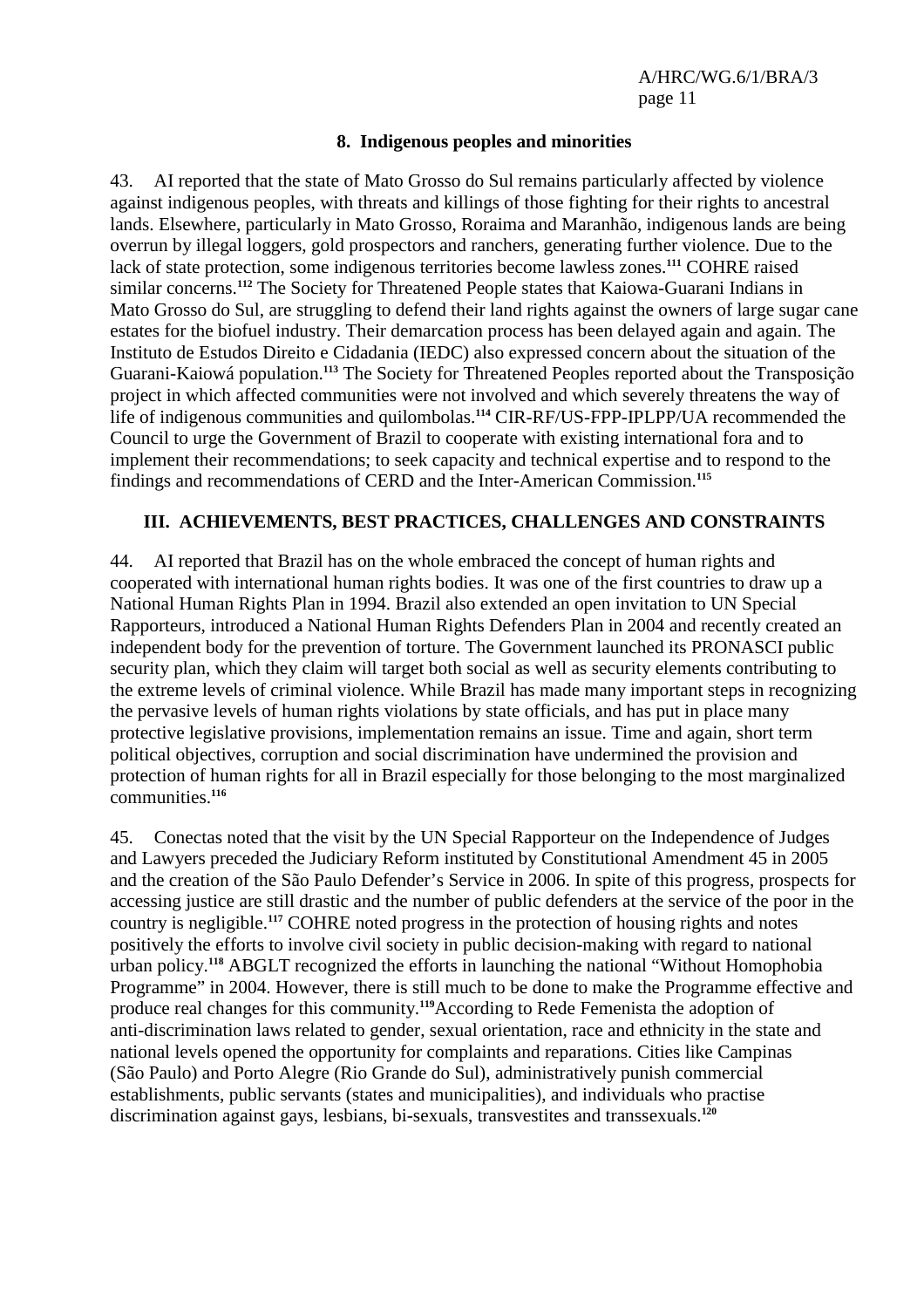#### **IV. KEY NATIONAL PRIORITIES, INITIATIVES AND COMMITMENTS**

46. CIR-RF/US-FPP-IPLPP/UA noted that unfortunately, the State often refers, domestically and internationally, to Raposa Serra do Sol as a great example of the achievements of the Government. This attitude represents the State's lack of political will to respond effectively to the human rights violations denounced by indigenous peoples.**<sup>121</sup>** CIR-RF/US-FPP-IPLPP/UA indicated that the State has not fully cooperated with human rights mechanisms, in spite of recommendations recently issued by CERD and urgent precautionary measures issued by the Inter-American Commission on Human Rights, it has not taken effective measures to protect the life and physical integrity of the indigenous peoples in Raposa.**<sup>122</sup>** HRW noted that the Inter-American Court of Human Rights has ordered Brazil to adopt measures to guarantee the safety of inmates in Urso Branco prison on four occasions since 2002, but Brazil has failed to do so.**<sup>123</sup>** Conectas pointed out that the recommendations made by the UN Special Rapporteur on summary executions have not been acted upon.**<sup>124</sup>**

#### **V. CAPACITY-BUILDING AND TECHNICAL ASSISTANCE**

#### 47. [n/a]

#### *Notes*

<sup>1</sup> The following stakeholders have made a submission (all original submissions are available in full text on: www.ohchr.org):

#### Civil Society:

| ABGLT:                                                                   | Associação Brasileira de Gays, Lésbicas, Bisssexuais, Travestis e Transexuais/Brazilian Gay,<br>Lesbian, Bisexual and Trans Association, UPR Submission, November 2007 (English and<br>some attachments in Portuguese).                          |  |
|--------------------------------------------------------------------------|--------------------------------------------------------------------------------------------------------------------------------------------------------------------------------------------------------------------------------------------------|--|
| AI:                                                                      | Amnesty International, UPR Submission, November 2007 (English).*                                                                                                                                                                                 |  |
| ANCED:                                                                   | National Association of Centers for Defense of Child Rights, UPR Submission,<br>November 2007 (English).                                                                                                                                         |  |
| Article 19 Brazil, UPR Submission, November 2007 (English).*             |                                                                                                                                                                                                                                                  |  |
| Center for Reproductive Rights, UPR Submission, November 2007 (English). |                                                                                                                                                                                                                                                  |  |
|                                                                          | CIR-RF/US-FPP-IPLPP/UA: Conselho Indígena de Roraima, the Rainforest Foundation-US, the Forest Peoples<br>Programme, and the Indigenous Peoples Law and Policy Program of the University of Arizona,<br>UPR Submission, November 2007 (English). |  |
| <b>CLADEM:</b>                                                           | Latin American and Caribbean Committee for the Defense of Women's Rights, UPR<br>Submission, November 2007 (Spanish).*                                                                                                                           |  |
| <b>COHRE:</b>                                                            | Centre on Housing Rights and Evictions, UPR Submission, November 2007 (English).*                                                                                                                                                                |  |
| Conectas Human Rights, UPR Submission, November 2007 (English).*         |                                                                                                                                                                                                                                                  |  |
|                                                                          | FIACAT-ACAT/Brazil: International Federation of Action by Christians for the Abolition of Torture and Action by<br>Christians for the Abolition of Torture/Brazil, UPR Joint Submission, November 2007<br>(French).                              |  |
| Front Line, UPR Submission, November 2007.*                              |                                                                                                                                                                                                                                                  |  |
| Global Initiative:                                                       | Global Initiative to End All Corporal Punishment of Children, UPR Submission,<br>November 2007 (English).                                                                                                                                        |  |
| HRW:                                                                     | Human Rights Watch, UPR Submission, November 2007 (English).*                                                                                                                                                                                    |  |
| IEDC:                                                                    | Instituto de Estudos Direito e Cidadania, UPR Submission, November 2007 (French).                                                                                                                                                                |  |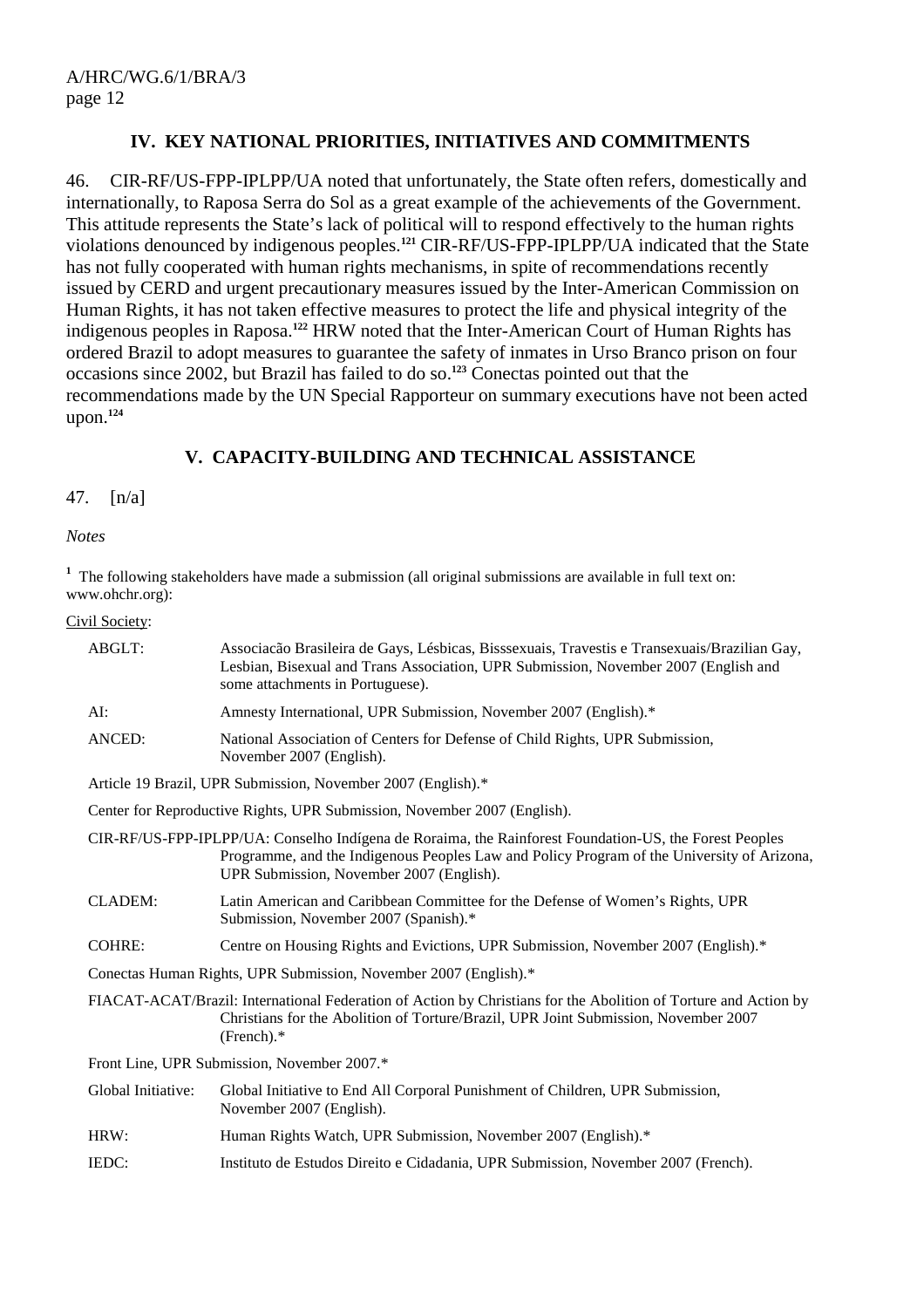Instituto Antígona, UPR Submission, November 2007 (Spanish).

IPAS Brazil, UPR Submission, November 2007 (English).

Rede Femenista: Rede Femenista de Saúde, UPR Submission, November 2007 (English).

- RSF: Reporters Without Borders, UPR Submission, November 2007 (English/French/Spanish).\*
- SDDH Sociedade Paraense de Direitos Humanos/Pará Society for the Defense of Human Rights, UPR Submission, November 2007 (English).

Society for Threatened Peoples', UPR Submission, November 2007 (English).\*

REBRIP Red Brasileña por la Integración de los Pueblos, UPR Submission, November 2007 (Spanish).

**Others** 

| NEDF:                 | Fundamental Rights Study Nucleus, UPR Submission, November 2007 (English). |
|-----------------------|----------------------------------------------------------------------------|
|                       | NB: *NGOs with ECOSOC status.                                              |
|                       | $2$ AI, p. 1. See also submission from Conectas.                           |
| $3$ Conectas, p. 1.   |                                                                            |
| $4$ HRW, p. 4.        |                                                                            |
| $5$ Front Line, p. 2. |                                                                            |
|                       | $6$ CIR-RF/US-FPP-IPLPP/UA, p. 2-4.                                        |
| $7$ COHRE, p. 7-8.    |                                                                            |

- **8** Article 19, p. 1.
- **9** Article 19, p. 5.
- **<sup>10</sup>** RSF, p. 2.
- **<sup>11</sup>** Ipas, p. 2.
- **<sup>12</sup>** Rede Feminista, p. 3.
- **<sup>13</sup>** AI, p. 1.
- **<sup>14</sup>** AI, p. 1.
- **<sup>15</sup>** NEDF, p. 3-4.
- **<sup>16</sup>** ANCED, p. 7-8.
- **<sup>17</sup>** CIR-RF/US-FPP-IPLPP/UA, p. 4.
- **<sup>18</sup>** AI, p. 3.
- **<sup>19</sup>** Front Line, p. 2.
- **<sup>20</sup>** COHRE, p. 8.
- **<sup>21</sup>** COHRE, p. 14.
- **<sup>22</sup>** AI, p. 1.
- **<sup>23</sup>** Ipas, p. 2.
- **<sup>24</sup>** Rede Feminista, p. 6.
- **<sup>25</sup>** Rede Feminista, p. 6.
- **<sup>26</sup>** Center for Reproductive Rights, p. 2-3.
- **<sup>27</sup>** Rede Feminista, p. 4-5.
- **<sup>28</sup>** CLADEM, p. 3.
- **<sup>29</sup>** Rede Feminista, p. 7.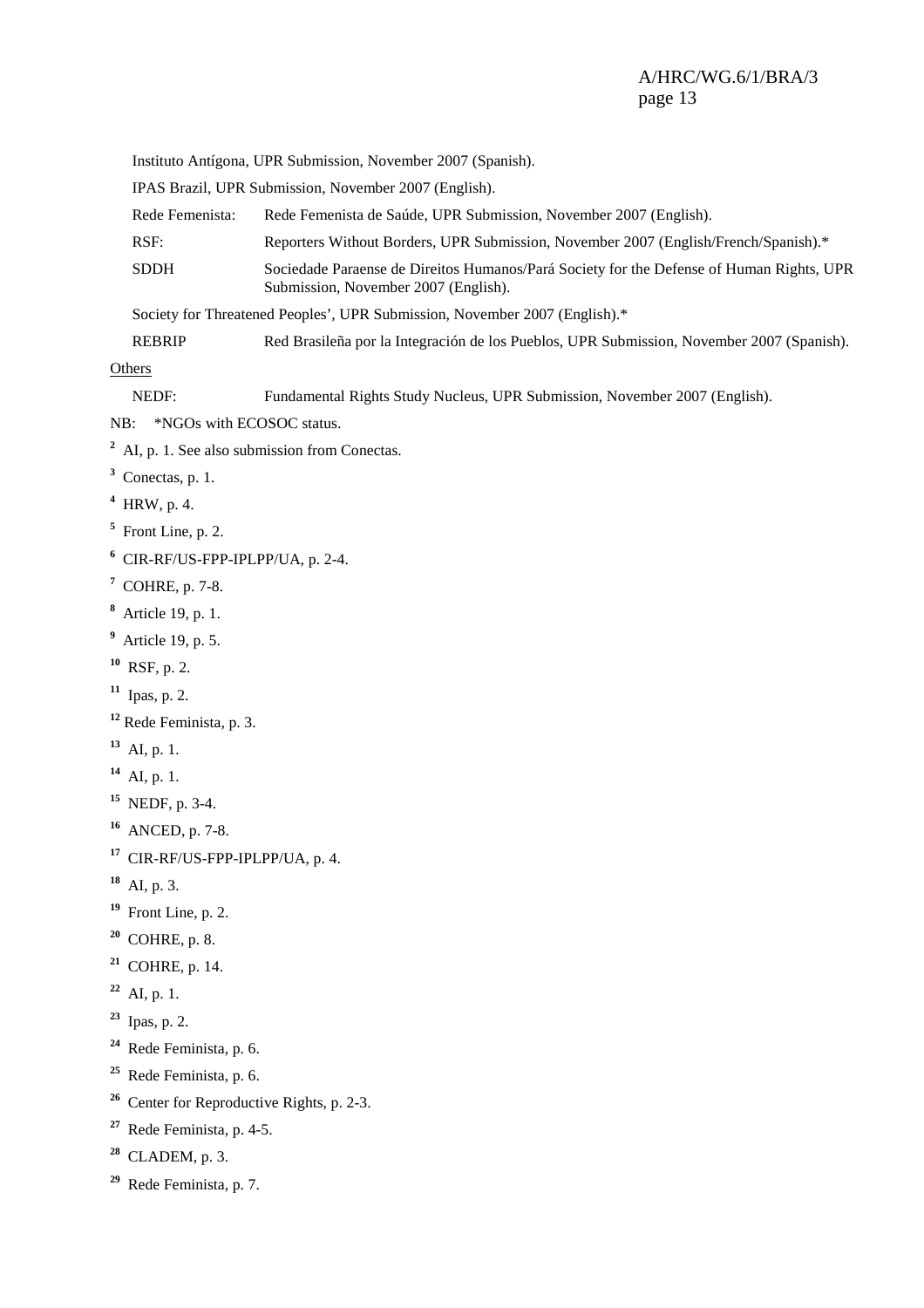- Rede Feminista, p. 11.
- ABGLT, p. 1-2.

 Yogyarta Principles on the Application of International Human Rights Law in relation to Sexual Orientation and Gender Identity.

- Instituto Antigona, p. 4.
- ABGLT, p. 3-4.
- ABGLT, p. 3-4.
- NEDF, p. 5-6.
- CLADEM, p. 3.
- Conectas, p. 3.
- AI, p. 2-3.
- HRW, p. 1.
- AI, p. 6.
- HRW, p. 2. See also AI, p. 2-3.
- Conectas, p. 3.
- ANCED, p. 6-7.
- ANCED, p. 6-7.
- Conectas, p. 3.
- See submission from Front Line, HRW, SDDH and COHRE.
- Front Line, p. 1.
- SDDH, p. 2.
- HRW, p. 2.
- Conectas, p. 2-3.
- AI, p. 4-5.
- FIACAT, p. 1-2.
- Rede Feminista, p. 7, 9.
- Rede Feminista, p.9.
- CLADEM, p. 1.
- Global Initiative, p. 1.
- Global Initiative, p. 2.
- Global Initiative, p. 1.
- HRW, p. 3.
- ANCED, p. 6-7.
- FIACAT-ACAT/Brazil, p. 4.
- HRW, p. 2-3.
- AI, p. 3-4. See also FIACAT-ACAT/Brazil submission.
- AI, p. 4.
- FIACAT-ACAT/Brazil, p. 3.
- AI, p. 4.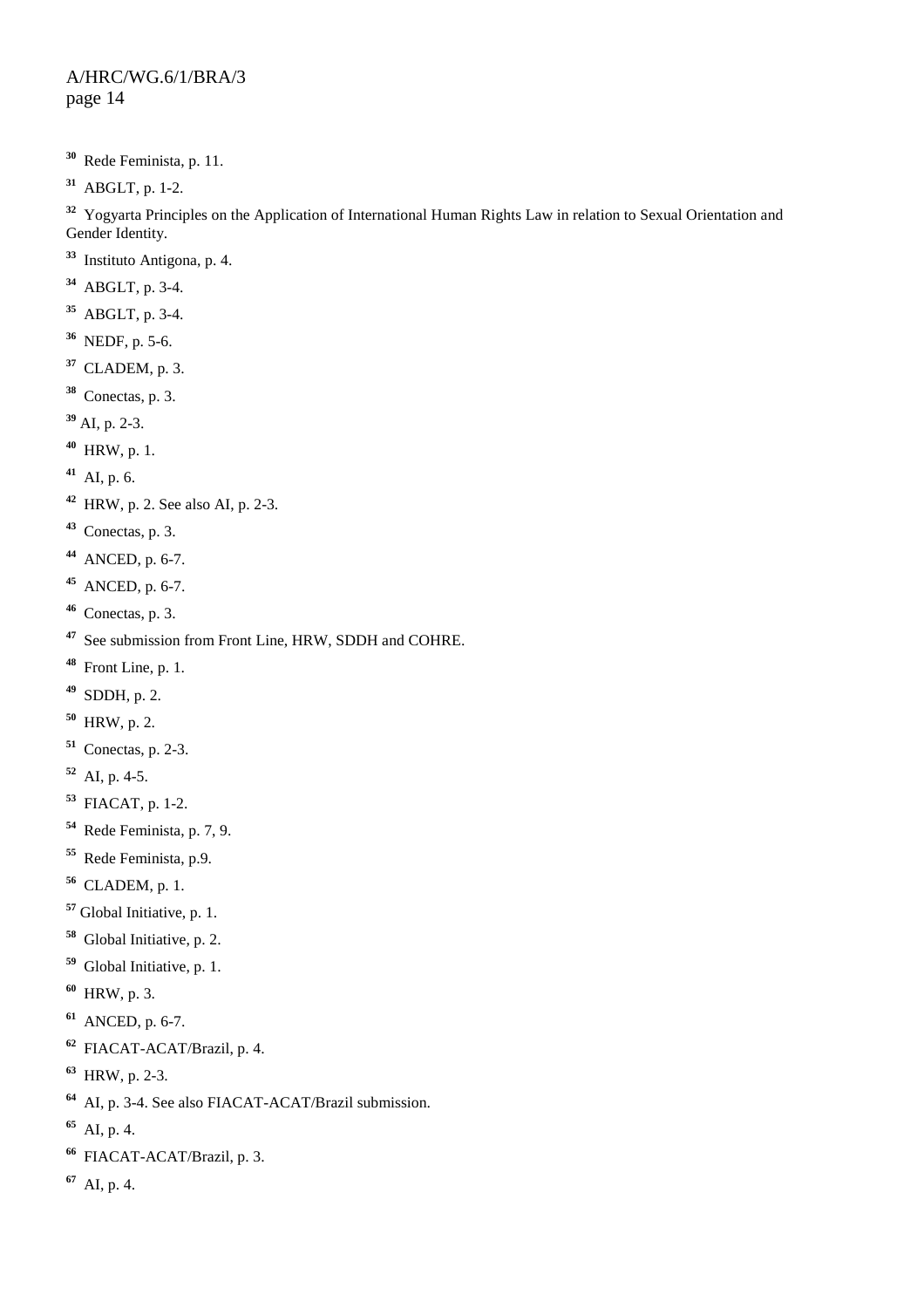- HRW, p. 3.
- FIACAT-ACAT/Brazil, p. 4.
- Rede Feminista, p. 11.
- CLADEM, p. 2.
- Rede Feminista, p. 8.
- HRW, p. 2-4. See also AI, p. 4.
- AI, p. 1.
- AI, p. 4.
- FIACAT-ACAT/Brazil, p. 3.
- ANCED, p. 6-7.
- AI, p. 1- 2.
- Conectas, p.5.
- Front Line, p. 1-4.
- Front Line, p. 4-5.
- HRW, p. 4.
- AI, p. 2. See also Human Rights Watch submission.
- ABGLT, p. 4-5.
- Article 19, p. 2.
- Article 19, p. 3.
- Article 19, p. 4.
- RSF, p. 1.
- Article 19, p. 3-4.
- Article 19, p. 3-5.
- CLADEM, p. 3-4.
- ANCED, p. 2.
- COHRE, p. 15.
- SDDH, p. 1.
- Society for Threatened People, p. 1.
- Rede Feminista, p.1-2, CLADEM, p.2-3, Ipas, p. 2.
- Ipas, p.1.
- Rede Feminista, p.1-2.
- Rede Feminista, p.1-2.
- Center for Reproductive Rights, p. 5.
- Instituto Antigona, p. 5-7.
- Rede Feminista, p.6-7 Para 19, 21.
- REBRIP, p. 5.
- COHRE, p. 18.
- COHRE, p. 12.